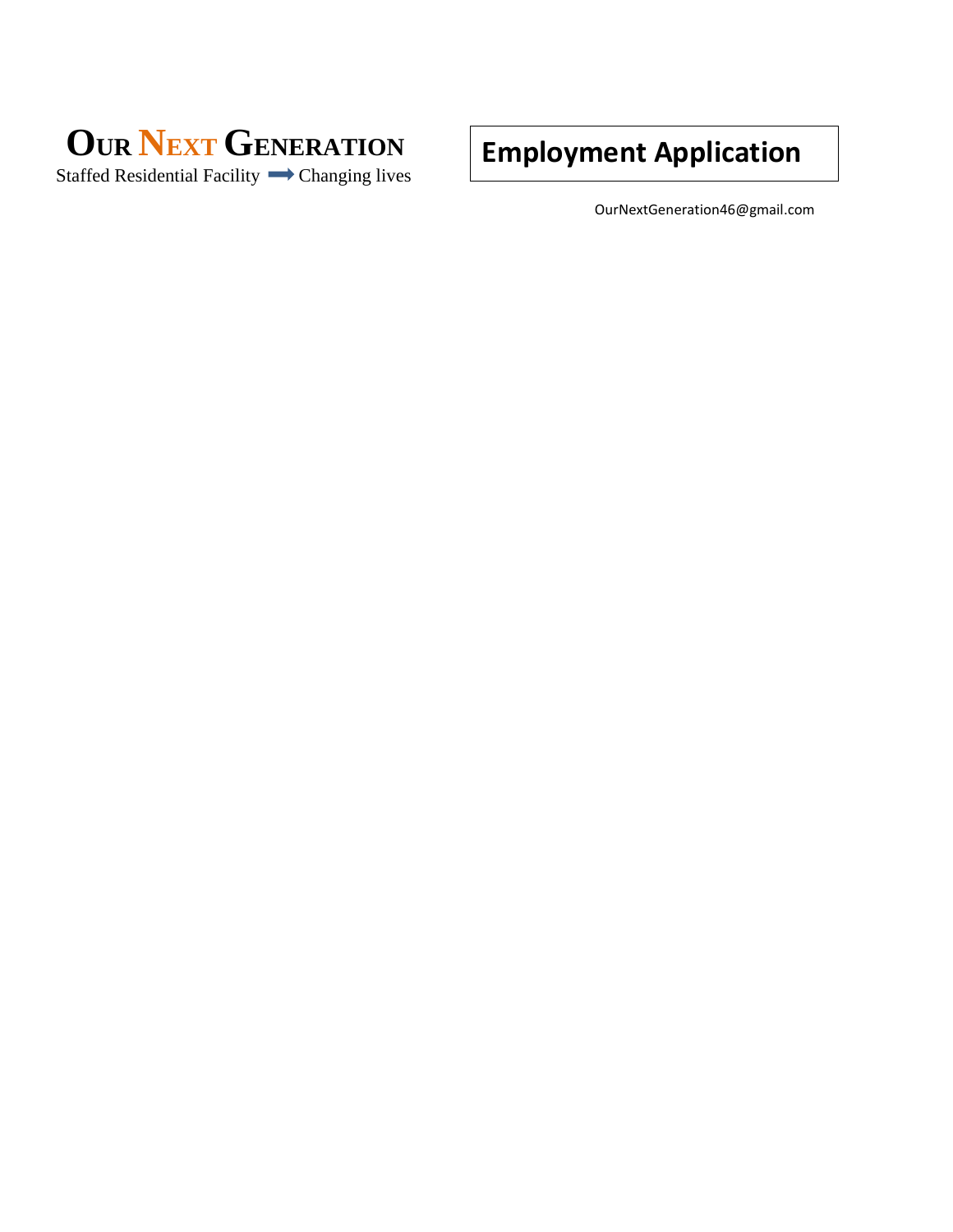# **OUR NEXT GENERATION**

Staffed Residential Facility  $\rightarrow$  Changing lives

### EQUAL EMPLOYMENT OPPORTUNITY STATEMENT:

Our Next Generation is an equal opportunity employer. Employment decisions are based on merit and business needs, and not on race, color, citizenship status, national origin, ancestry, gender, sexual orientation, gender identity, age, religion, creed, physical or mental disability, marital status, veteran status, political affiliation, or any other factor protected by law.

Directions: Please print or type in blue or black ink. Fill out the form completely. Date: \_\_\_\_\_\_\_\_\_\_\_\_\_\_\_\_\_\_

| <b>PERSONAL INFORMATION</b>                                                                                        |                                               |                                                                                                                                            |                                         |                            |            |                                                                       |  |                        |
|--------------------------------------------------------------------------------------------------------------------|-----------------------------------------------|--------------------------------------------------------------------------------------------------------------------------------------------|-----------------------------------------|----------------------------|------------|-----------------------------------------------------------------------|--|------------------------|
| NAME:                                                                                                              |                                               |                                                                                                                                            |                                         |                            |            |                                                                       |  |                        |
|                                                                                                                    | First                                         |                                                                                                                                            | Middle Int.                             | Last                       |            |                                                                       |  |                        |
| ADDRESS:                                                                                                           |                                               | $\overline{\phantom{a}}$ Street/Apt #                                                                                                      |                                         |                            |            |                                                                       |  |                        |
|                                                                                                                    |                                               |                                                                                                                                            |                                         |                            |            |                                                                       |  |                        |
| E-MAIL:                                                                                                            | City                                          |                                                                                                                                            | State                                   | Zip                        |            |                                                                       |  |                        |
|                                                                                                                    |                                               | <u> 1989 - Johann Stein, mars an deutscher Stein († 1989)</u>                                                                              |                                         |                            |            |                                                                       |  |                        |
|                                                                                                                    |                                               |                                                                                                                                            |                                         | <b>GENERAL INFORMATION</b> |            |                                                                       |  |                        |
| POSITION APPLYING<br>FOR:                                                                                          |                                               |                                                                                                                                            |                                         |                            |            | Program:                                                              |  |                        |
| ARE YOU SEEKING?                                                                                                   |                                               | FULL TIME PART TIME ON-CALL VOLUNTEER                                                                                                      |                                         |                            |            |                                                                       |  | SHIFT: DAY SWING GRAVE |
| DATE AVAILABLE TO<br>START:                                                                                        |                                               |                                                                                                                                            |                                         |                            | IF NEEDED? | ARE YOU ABLE TO WORK HOLIDAYS,<br>WEEKENDS, EVENINGS, AND/OR OVERTIME |  | $\Box$ YES $\Box$ No   |
| <b>SALARY</b><br>DESIRED:                                                                                          | \$                                            |                                                                                                                                            | <u> 1990 - Johann Barbara, martin a</u> |                            |            | IF NECESSARY, ARE YOU ABLE TO TRAVEL?                                 |  | $\Box$ YES $\Box$ No   |
| HOW DID YOU HEAR ABOUT THIS<br>■NEWSPAPER TINTERNET   OUR NEXT GENERATION WEBSITE   SCHOOL   REFERRAL<br>POSITION? |                                               |                                                                                                                                            |                                         |                            |            |                                                                       |  |                        |
| <b>NAME OF</b>                                                                                                     | $\boxed{\textsf{OTHER:}}$<br>SOURCE/REFERRAL: |                                                                                                                                            |                                         |                            |            |                                                                       |  |                        |
|                                                                                                                    |                                               | HAVE YOU PREVIOUSLY BEEN EMPLOYED WITH OUR                                                                                                 |                                         | $\Box$ YES $\Box$          |            |                                                                       |  |                        |
| <b>NEXT GENERATION?</b>                                                                                            |                                               |                                                                                                                                            |                                         | No.                        |            | If Yes, Please Provide Dates of Employment and position               |  |                        |
| DO YOU HAVE ANY RELATIVES CURRENTLY EMPLOYED WITH OUR<br>$\Box$ YES $\Box$ No<br><b>NEXT GENERATION?</b>           |                                               |                                                                                                                                            |                                         |                            |            |                                                                       |  |                        |
| If Yes, Please provide name(s) and relationship to you                                                             |                                               |                                                                                                                                            |                                         |                            |            |                                                                       |  |                        |
|                                                                                                                    |                                               | ARE YOU ABLE TO PERFORM THE ESSENTIAL FUNCTIONS OF THE JOB FOR WHICH YOU ARE<br>APPLYING, EITHER WITH OR WITHOUT REASONABLE ACCOMMODATION: |                                         |                            |            | $\Box$ YES $\Box$ No                                                  |  |                        |
| IF NO, PLEASE DESCRIBE THE FUNCTIONS THAT CANNOT BE<br>PERFORMED:                                                  |                                               |                                                                                                                                            |                                         |                            |            |                                                                       |  |                        |
|                                                                                                                    |                                               |                                                                                                                                            |                                         |                            |            |                                                                       |  |                        |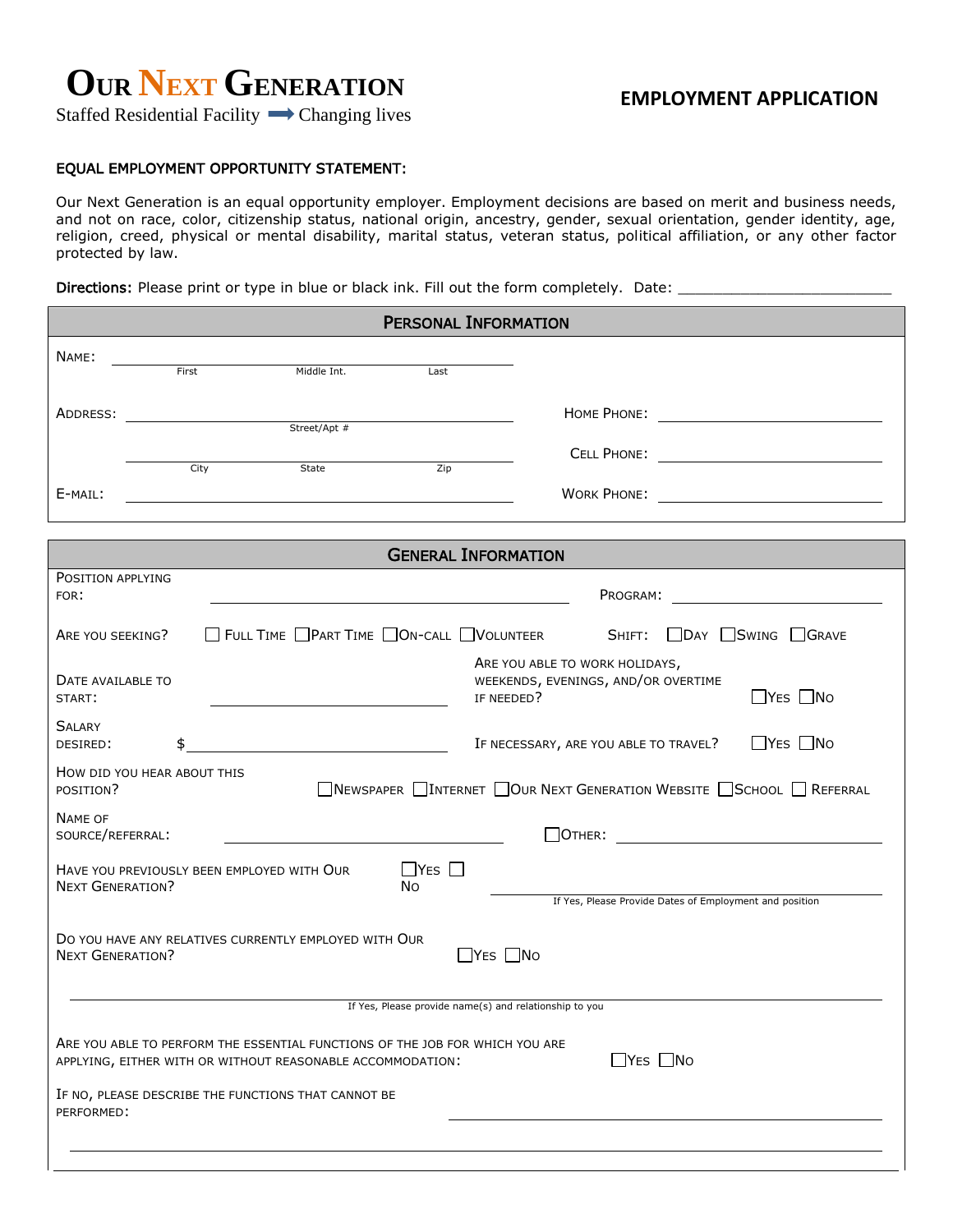| <b>BACKGROUND INFORMATION</b>                                                                                                                                  |                |  |  |  |
|----------------------------------------------------------------------------------------------------------------------------------------------------------------|----------------|--|--|--|
| ARE YOU AT LEAST 21 YEARS OR OLDER? YES NO                                                                                                                     |                |  |  |  |
| IF UNDER THE AGE OF 18, ARE YOU ABLE TO PROVIDE PROOF OF YOUR ELIGIBILITY TO WORK?                                                                             | l lYes i INo   |  |  |  |
| IF HIRED, CAN YOU PROVIDE EVIDENCE OF YOUR U.S. CITIZENSHIP OR PROOF OF YOUR LEGAL RIGHT TO LIVE AND<br>WORK IN THIS COUNTRY?                                  | <b>TYES NO</b> |  |  |  |
| HAVE YOU EVER BEEN CONVICTED, PLEADED GUILTY, OR NO CONTEST TO, BEEN IMPRISONED, ON PROBATION OR<br>PAROLE FOR ANY FELONY OR MISDEMEANOR IN THE LAST 10 YEARS? | l IYes I INo   |  |  |  |
| IF YES, STATE THE NATURE OF THE CRIME(S), WHEN AND WHERE CONVICTED, AND DISPOSITION OF THE CASE:                                                               |                |  |  |  |
|                                                                                                                                                                |                |  |  |  |
|                                                                                                                                                                |                |  |  |  |
|                                                                                                                                                                |                |  |  |  |
|                                                                                                                                                                |                |  |  |  |

| <b>EDUCATION, TRAINING, &amp; CERTIFICATION</b>                                                                                                                                                                                                                                                                                                                                                                                                                                                                                                                                                                                                                                                                                                                                                                                                                                                                                                                                                                                                                                                                 |                                     |                           |                                  |                                       |                      |  |  |
|-----------------------------------------------------------------------------------------------------------------------------------------------------------------------------------------------------------------------------------------------------------------------------------------------------------------------------------------------------------------------------------------------------------------------------------------------------------------------------------------------------------------------------------------------------------------------------------------------------------------------------------------------------------------------------------------------------------------------------------------------------------------------------------------------------------------------------------------------------------------------------------------------------------------------------------------------------------------------------------------------------------------------------------------------------------------------------------------------------------------|-------------------------------------|---------------------------|----------------------------------|---------------------------------------|----------------------|--|--|
| EDUCATION                                                                                                                                                                                                                                                                                                                                                                                                                                                                                                                                                                                                                                                                                                                                                                                                                                                                                                                                                                                                                                                                                                       | NAME &<br><b>LOCATION OF SCHOOL</b> | <b>COURSE</b><br>OF STUDY | <b>YEARS</b><br><b>COMPLETED</b> | DIPLOMA/DEGREE/<br><b>CERTIFICATE</b> | DID YOU<br>GRADUATE? |  |  |
| HIGH SCHOOL/GED                                                                                                                                                                                                                                                                                                                                                                                                                                                                                                                                                                                                                                                                                                                                                                                                                                                                                                                                                                                                                                                                                                 |                                     |                           |                                  |                                       |                      |  |  |
| COLLEGE/UNIVERSITY                                                                                                                                                                                                                                                                                                                                                                                                                                                                                                                                                                                                                                                                                                                                                                                                                                                                                                                                                                                                                                                                                              |                                     |                           |                                  |                                       |                      |  |  |
| <b>GRADUATE</b>                                                                                                                                                                                                                                                                                                                                                                                                                                                                                                                                                                                                                                                                                                                                                                                                                                                                                                                                                                                                                                                                                                 |                                     |                           |                                  |                                       |                      |  |  |
| <b>VOCATIONAL/TRADE</b>                                                                                                                                                                                                                                                                                                                                                                                                                                                                                                                                                                                                                                                                                                                                                                                                                                                                                                                                                                                                                                                                                         |                                     |                           |                                  |                                       |                      |  |  |
| <b>OTHER</b>                                                                                                                                                                                                                                                                                                                                                                                                                                                                                                                                                                                                                                                                                                                                                                                                                                                                                                                                                                                                                                                                                                    |                                     |                           |                                  |                                       |                      |  |  |
| DO YOU HAVE A CURRENT:<br>$\Box$ YES $\Box$ No<br><b>WASHINGTON FOOD HANDLER'S PERMIT?</b><br>(Required of all staff persons preparing full meals per WAC 388-150-250, et al)<br><b>TUBERCULAR TEST RESULTS?</b><br>$\Box$ YES $\Box$ No<br>(Required of all staff persons having regular contact with children per WAC 388-150-220, et al)<br>MULTIMEDIA STANDARD FIRST AID CARD?<br>$\Box$ YES $\Box$ No<br>$\Box$ Yes $\Box$ No<br>CARDIOPULMONARY RESUSCITATION (CPR) CARD?<br>(At least one person with aid/CPR is required to be present per WAC 388-150-220, et al)<br><b>WASHINGTON STATE DRIVER'S LICENSE?</b><br>$\Box$ YES $\Box$ No<br>(Any staff driving a child must have a valid driver's license per WAC 388-150-220, et al)<br>PLEASE LIST ANY OTHER EXPERIENCE, TRAINING, QUALIFICATIONS, OR SKILLS THAT QUALIFY YOU FOR THE POSITION YOU ARE APPLYING FOR:<br>LIST ANY PROFESSIONAL, TRADE, BUSINESS, CIVIC ACTIVITIES, AND OFFICES HELD. (Please exclude membership that would reveal gender, race, religion,<br>national origin, ancestry, age, disability, or any other protected class.) |                                     |                           |                                  |                                       |                      |  |  |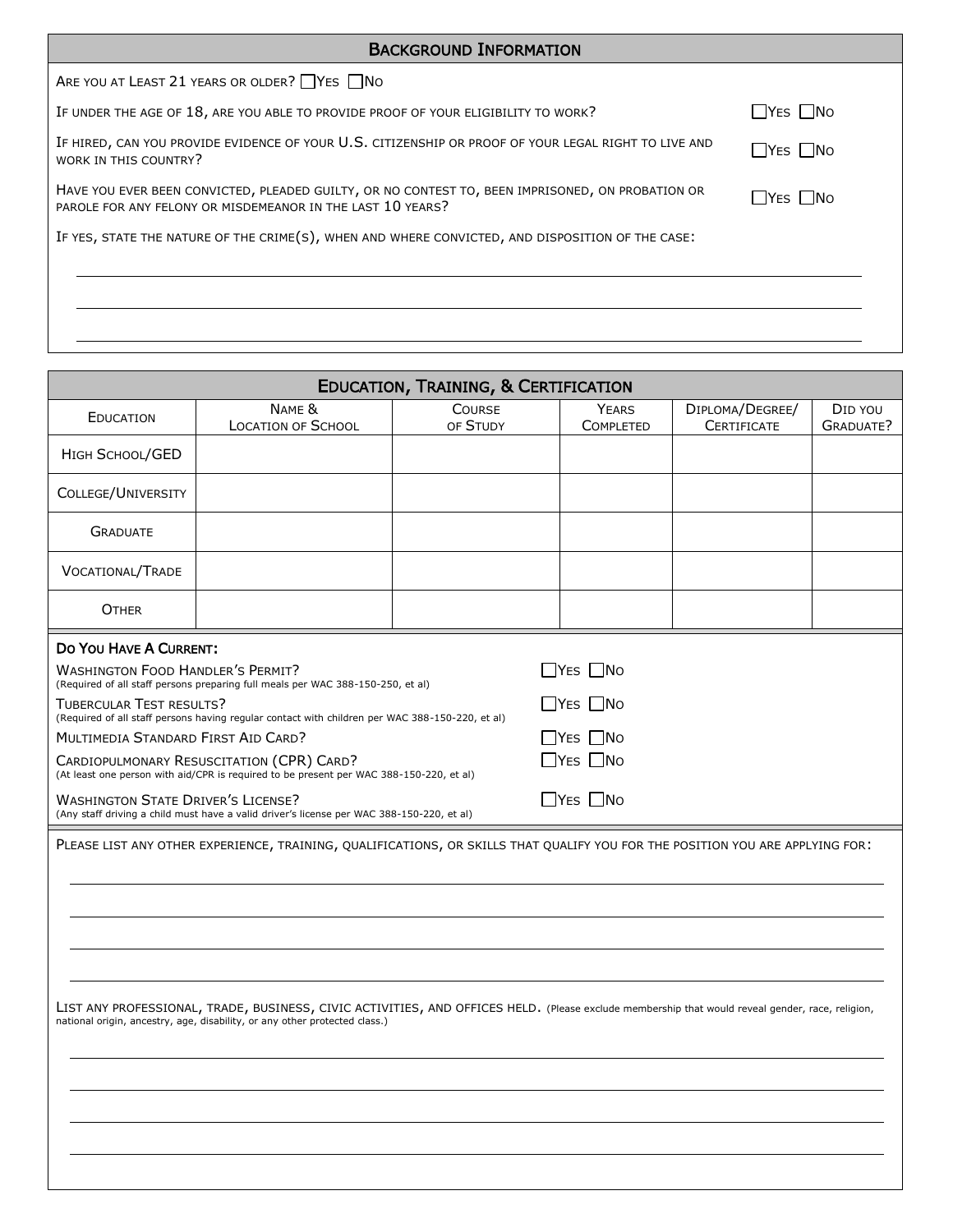|                             |                                                                                                  | <b>EMPLOYMENT HISTORY</b>                                                 |                                     |                                           |
|-----------------------------|--------------------------------------------------------------------------------------------------|---------------------------------------------------------------------------|-------------------------------------|-------------------------------------------|
| ARE YOU CURRENTLY EMPLOYED? | $\Box$ YES $\Box$ No<br>HAVE YOU EVER BEEN DISCHARGED OR ASKED TO RESIGN FROM A POSITION? VES NO | EMPLOYER?                                                                 | IF YES, MAY WE CONTACT YOUR CURRENT | $\Box$ YES $\Box$ No                      |
| IF YES, PLEASE EXPLAIN:     |                                                                                                  |                                                                           |                                     |                                           |
|                             |                                                                                                  |                                                                           |                                     |                                           |
|                             | PLEASE EXPLAIN GAPS IN YOUR EMPLOYMENT:                                                          |                                                                           |                                     |                                           |
|                             |                                                                                                  |                                                                           |                                     |                                           |
|                             |                                                                                                  | PLEASE COMPLETE THE FOLLOWING SECTION IN FULL. DO NOT STATE "SEE RESUME." | START DATE (MONTH/DAY/YEAR)         | <b>END DATE (MONTH/DAY/YEAR)</b>          |
| EMPLOYER:                   |                                                                                                  |                                                                           |                                     |                                           |
| ADDRESS:                    |                                                                                                  |                                                                           |                                     |                                           |
|                             | Street                                                                                           | City                                                                      | State                               | Zip                                       |
| POSITION HELD               |                                                                                                  |                                                                           | SALARY: \$<br>PHONE                 | PER HOUR TYEAR                            |
| <b>SUPERVISOR</b>           |                                                                                                  |                                                                           | NUMBER:                             |                                           |
| NAME/TITLE                  |                                                                                                  |                                                                           | FAX NUMBER:                         |                                           |
| RESPONSIBILITIES:           |                                                                                                  |                                                                           |                                     |                                           |
|                             |                                                                                                  |                                                                           |                                     |                                           |
| <b>REASON FOR LEAVING:</b>  |                                                                                                  |                                                                           |                                     |                                           |
|                             |                                                                                                  |                                                                           |                                     |                                           |
|                             |                                                                                                  |                                                                           | <b>START DATE (MONTH/DAY/YEAR)</b>  | END DATE (MONTH/DAY/YEAR)                 |
| EMPLOYER:                   |                                                                                                  |                                                                           |                                     |                                           |
| ADDRESS:                    |                                                                                                  |                                                                           |                                     |                                           |
|                             | Street                                                                                           | City                                                                      | State                               | Zip                                       |
| POSITION HELD               |                                                                                                  | SALARY:                                                                   |                                     | PER HOUR YEAR                             |
| <b>SUPERVISOR</b>           |                                                                                                  |                                                                           | PHONE NUMBER:                       |                                           |
| NAME/TITLE                  |                                                                                                  |                                                                           |                                     |                                           |
| RESPONSIBILITIES:           |                                                                                                  |                                                                           |                                     |                                           |
|                             |                                                                                                  |                                                                           |                                     |                                           |
| <b>REASON FOR LEAVING:</b>  |                                                                                                  |                                                                           |                                     |                                           |
|                             |                                                                                                  |                                                                           |                                     |                                           |
|                             |                                                                                                  |                                                                           | START DATE (MONTH/DAY/YEAR)         | <b>END DATE (MONTH/DAY/YEAR)</b>          |
| EMPLOYER:                   |                                                                                                  |                                                                           |                                     |                                           |
| ADDRESS:                    |                                                                                                  |                                                                           |                                     |                                           |
|                             | Street                                                                                           | City                                                                      | State                               | Zip                                       |
| POSITION HELD               |                                                                                                  | SALARY:                                                                   | $\sim$                              | $PER$ $Hour$ $Year$                       |
| <b>SUPERVISOR</b>           |                                                                                                  |                                                                           |                                     | PHONE NUMBER: <u>____________________</u> |
| NAME/TITLE                  |                                                                                                  |                                                                           | FAX NUMBER:                         | <u> 1990 - Johann Barbara, martxa a</u>   |
| RESPONSIBILITIES:           |                                                                                                  |                                                                           |                                     |                                           |
|                             |                                                                                                  |                                                                           |                                     |                                           |
| <b>REASON FOR LEAVING:</b>  |                                                                                                  |                                                                           |                                     |                                           |
|                             |                                                                                                  |                                                                           |                                     |                                           |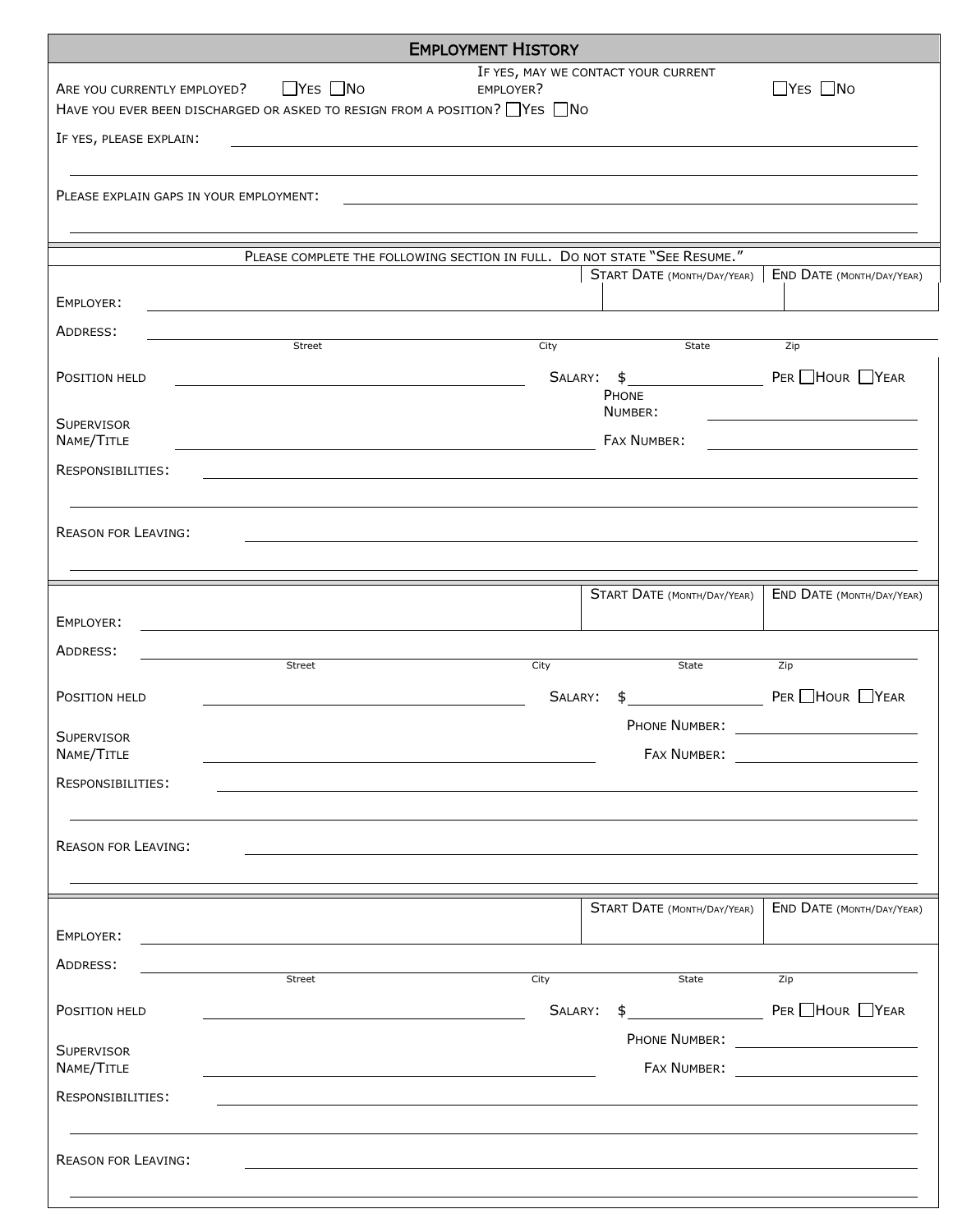#### **REFERENCES**

PLEASE LIST 3 PROFESIONAL REFERENCES. TWO OF THE REFERENCES MUST BE EITHER PREVIOUS OR CURRENT SUPERVIOSRS WHOM YOU HAVE KNOWN FOR AT LEAST ONE YEAR AND WHO HAVE KNOWLEDGE OF YOUR WORK PERFORMANCE.

| OCCUPATION/TITLE | RELATIONSHIP TO YOU | <b>PHONE NUMBER</b> | YEARS KNOWN |
|------------------|---------------------|---------------------|-------------|
|                  |                     |                     |             |
|                  |                     |                     |             |
|                  |                     |                     |             |
|                  |                     |                     |             |
|                  |                     |                     |             |

#### PLEASE READ CAREFULLY

#### Complete and Accurate Information Statement

I hereby certify that I have not knowingly withheld any information that might adversely affect my chances for employment and that the answers given by me are true and correct to the best of my knowledge. I further certify that I, the undersigned applicant, have personally completed this application. I understand that any omission or misstatement of material fact on this application or on any document used to secure employment shall be grounds for rejection of this application or for immediate discharge if I am employed, regardless of the time elapsed before discovery.

#### Reference Check Disclosure

I hereby authorize Our Next Generation to thoroughly investigate my references, work record, education, and other matters related to my suitability for employment. Furthermore, I authorize the references I have listed to disclose to Our Next Generation any and all letters, reports, and other information related to my work records without giving me prior notice or such disclosure. In addition, I hereby release the company, my former employers, and all other persons, corporations, partnerships, and associations from any and all claims, demands, or liabilities arising out of or in a way related to such investigation or disclosure.

#### Background Check Disclosure

Should a search of public records (including records documenting an arrest, indictment, conviction, civil judicial action, tax lien or outstanding judgment) be conducted by internal personnel employed by Our Next Generation. I am entitled to copes of any such public records obtained by Our Next Generation unless I mark the check box below. If I am not hired as a result of such information, I am entitled to a copy of any such records even though I have checked the box below.

 $\Box$  I waive receipt of a copy of any public record described in the paragraph above.

#### At-Will Employment Statement

I understand and agree that if I am employed with Our Next Generation; my employment will be "at-will" which means that either Our Next Generation or I may terminate the employment relationship at any time, with or without cause or notice. Likewise, Our Next Generation will respect my right to terminate my employment at any time, with or without notice and/or cause. I further understand that any prior representation contrary to the foregoing is binding on the company unless it is made in writing and is signed by myself and the company's designated representative.

#### Employment Obligation Statement

I understand and agree that Our Next Generation's acceptance of this job application does not mean that a position for which I am qualified is open (unless specifically posted) or that the company has agreed to hire me. I understand that Our Next Generation is under no obligation to hire me as a result of accepting this completed application.

| I HAVE READ AND UNDERSTAND THE ABOVE POLICY STATEMENTS AND DISCLOSURES. |      |  |  |  |  |
|-------------------------------------------------------------------------|------|--|--|--|--|
|                                                                         |      |  |  |  |  |
| Signature                                                               | Date |  |  |  |  |
|                                                                         |      |  |  |  |  |
|                                                                         |      |  |  |  |  |
| Print Name                                                              |      |  |  |  |  |
|                                                                         |      |  |  |  |  |

THANK YOU FOR COMPLETING THIS APPLICATION. WE APPRECIATE YOUR INTEREST IN EMPLOYMENT OPPORTUNITIES WITH OUR NEXT GENERATION.